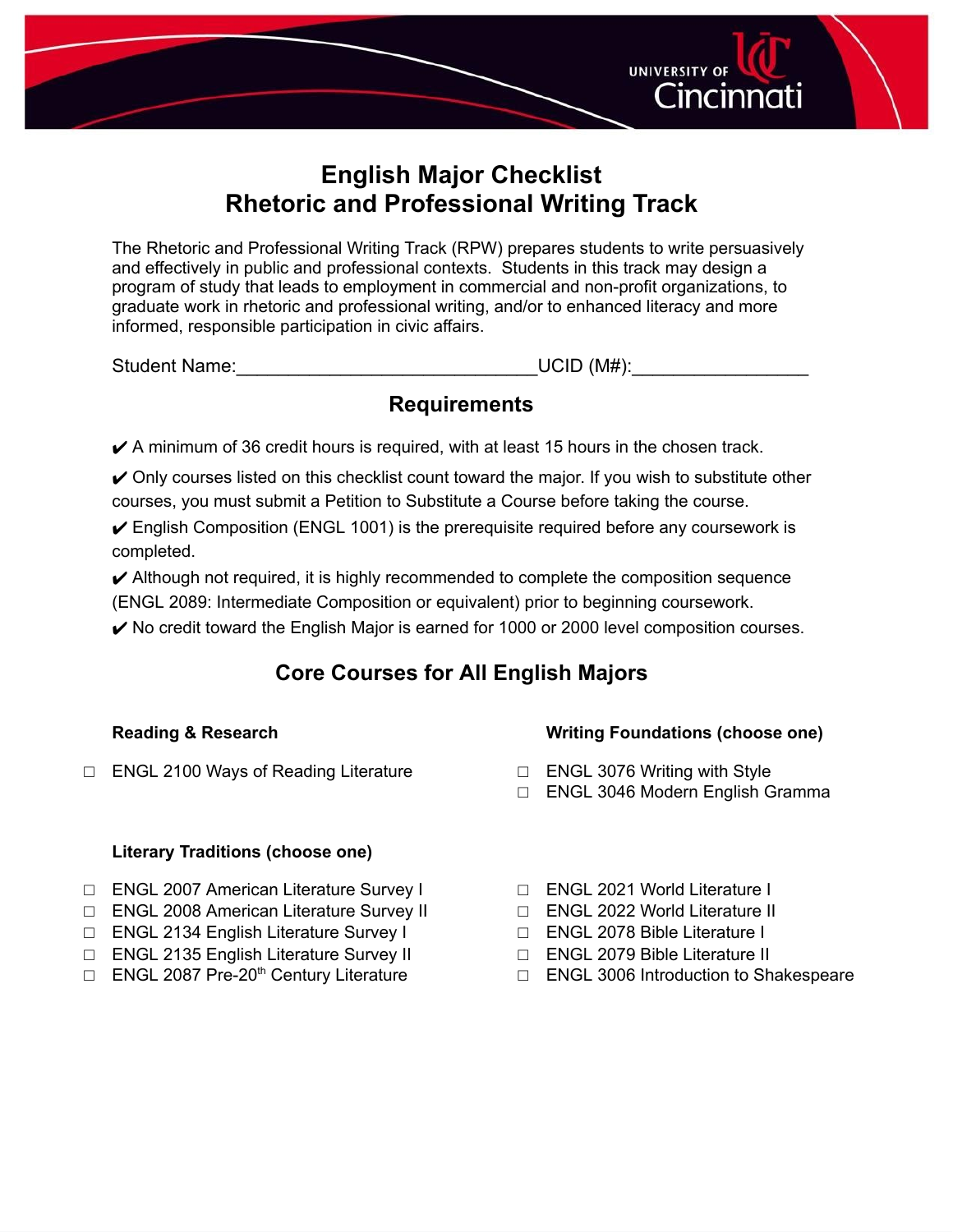

#### **Culture & Diversity (choose one)**

- □ ENGL 2025 Catholic Themes in Literature
- □ ENGL 2026 Introduction to Disability **Literature**
- □ ENGL 2028 Theater & Performance Studies
- □ ENGL 2029 Literature and Gender
- □ ENGL 2030 Literature & Environment
- □ ENGL 2031 Film & Environment
- □ ENGL 2032 Ecocriticism
- □ ENGL 2041 21st Century American Drama
- □ ENGL 2045 Queer Literatures
- □ ENGL 2051 Outrageous Writings by Women
- □ ENGL 2054 Women's Literature
- □ ENGL 2056 Holocaust Literature
- □ ENGL 2073 Writing for Justice
- □ ENGL 2074 Social Media & Society
- □ ENGL 2080 Ethnic Literatures of the U.S.
- □ ENGL 2083 African American Literature Survey I
- □ ENGL 2084 African American Literature Survey II
- □ ENGL 2093 Cross Cultural Communication
- □ ENGL 2130 Study Abroad Topics in English
- □ ENGL 2141 Introduction to American Ethnic **Literature**
- □ ENGL 2142 Topics in American Ethnic Literature
- □ ENGL 2144 Social Media for Social Justice & Activism
- □ ENGL 2161 Black Women Writers
- □ ENGL 2179 Modern Asian Fiction
- □ ENGL 2193 Intro. to Environmental Writing
- □ ENGL 3049 Creative Writing & Social Change
- □ ENGL 3079 Creative Writing and the **Environment**
- $\Box$  ENGL 3081 Romanticism & the Invention of **Nature**
- □ ENGL 3082 Environment in Literature & Film
- □ ENGL 3083 Environmental Health Literature
- □ ENGL 3103 Creative Writing & the Community
- □ ENGL 3104 Poetic Justice
- □ ENGL 3127 Intro. to Critical Race Theory
- □ ENGL 3137 Queer Theory
- □ ENGL 3177 Global English Fiction

#### **Fields of English (choose one course from outside of your track)**

#### Literary and Cultural Studies

- □ ENGL 3125 Introduction to Critical Theory
- □ ENGL 2046 Identity, Politics, and Literature
- □ ENGL 2088 20th and 21st Century Literature
- □ ENGL 2035 Contemporary Novel

#### **Creative Writing**

- □ ENGL 2010 Intro to CW Multi
- □ ENGL 2011 Intro to CW Fiction
- □ ENGL 2013 Intro to CW Nonfiction
- □ ENGL 2015 Intro to Screenwriting
- □ ENGL 2017 Intro to CW Poetry
- □ ENGL 2115 Human Values in Literature
- □ ENGL 2067 Topics in Film
- □ ENGL 2184 Comics/Graphic Novel
- □ ENGL 2027 Intro to CW Drama
- □ ENGL 3085 Forms of Poetry
- □ ENGL 3086 Forms of Fiction
- □ ENGL 3087 Forms of Literary Nonfiction
- □ ENGL 3096 Creative Writing & Literary Publishing